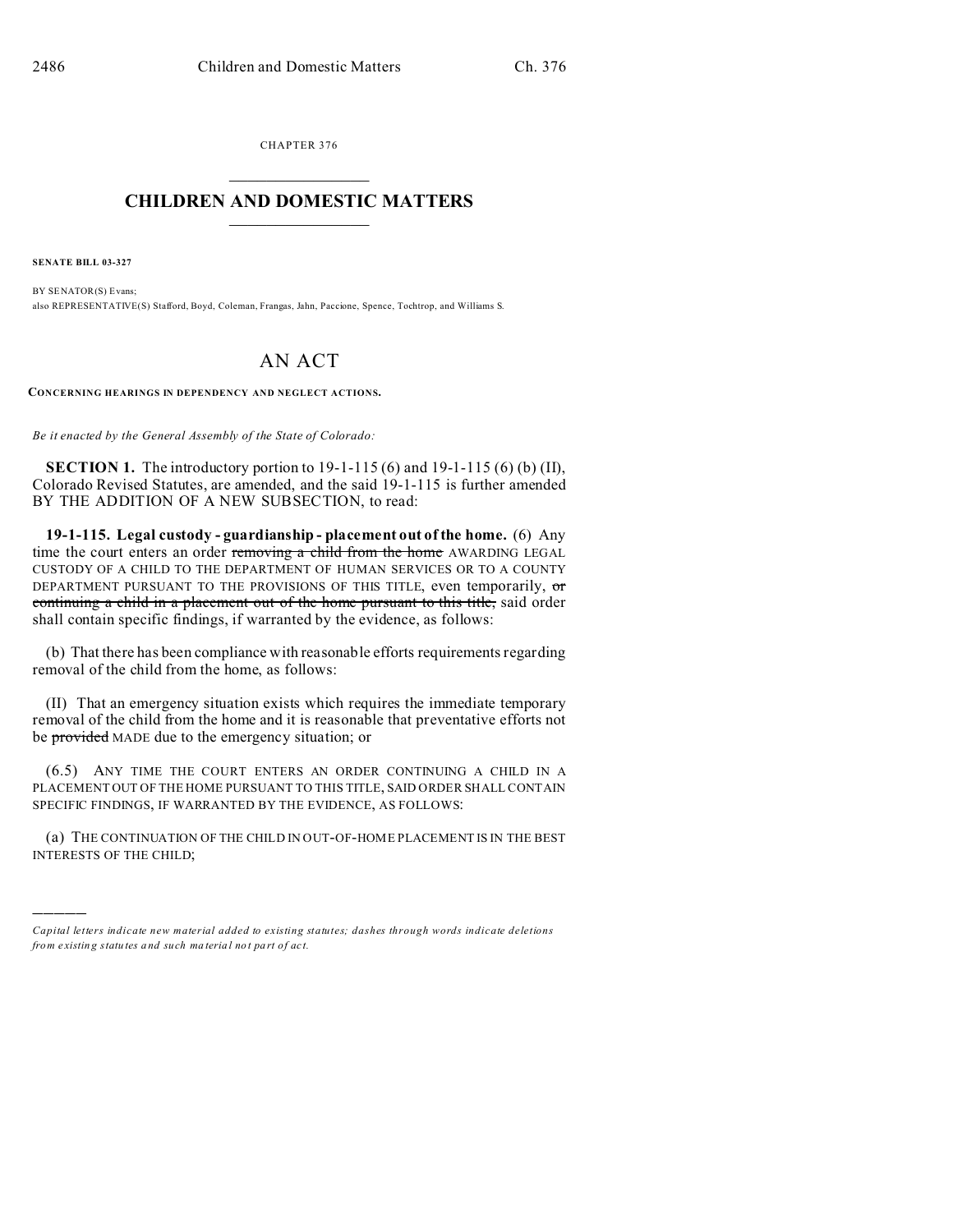(b) THAT REASONABLE EFFORTS HAVE BEEN MADE TO REUNITE THE CHILD AND THE FAMILY OR THAT REASONABLE EFFORTS TO REUNITE THE CHILD AND THE FAMILY ARE NOT REQUIRED PURSUANT TO SUBSECTION (7) OF THIS SECTION; AND

(c) THAT PROCEDURAL SAFEGUARDS WITH RESPECT TO PARENTAL RIGHTS HAVE BEEN APPLIED IN CONNECTION WITH THE CONTINUATION OF THE CHILD IN OUT-OF-HOME PLACEMENT, A CHANGE IN THE CHILD'S PLACEMENT OUT OF THE HOME, AND ANY DETERMINATION AFFECTING PARENTAL VISITATION.

**SECTION 2.** 19-3-702 (1), (6) (a), (6) (b), and (8) (b), Colorado Revised Statutes, are amended, and the said 19-3-702 is further amended BY THE ADDITION OF A NEW SUBSECTION, to read:

**19-3-702. Permanency hearing - periodic reviews.** (1) In order to provide stable permanent homes for children in as short a time as possible, a court on its own motion or upon motion brought by any party shall conduct a permanency hearing if a child cannot be returned home under section  $19-1-115$  (4) (b) for the purpose of making a determination regarding the future status of the child. Such permanency hearing shall be held as soon as possible following the dispositional hearing but shall be held no later than twelve months after the date the child is considered to have entered foster care and no later than every twelve months thereafter while the child remains in out-of-home placement, or more frequently as deemed necessary by the court. If the court finds that reasonable efforts to reunify the child and the parent are not required pursuant to section 19-1-115 (7), a permanency hearing shall be held within thirty days of AFTER the finding. IF THE COURT FINDS THAT REASONABLE EFFORTS TO REUNIFY THE CHILD AND THE PARENT ARE NOT REQUIRED AND A MOTION FOR TERMINATION HAS BEEN PROPERLY FILED PURSUANT TO SECTION 19-3-602, THE PERMANENCY HEARING AND THE HEARING ON THE MOTION FOR TERMINATION MAY BE COMBINED, AND ALL OF THE COURT DETERMINATIONS REQUIRED AT BOTH HEARINGS SHALL BE MADE IN THE COMBINED HEARING. In a county designated pursuant to section 19-1-123, if the child is under six years of age at the time a petition is filed in accordance with section 19-3-501 (2), such permanency hearing shall be held no later than three months after the decree of disposition of the child. A child shall be considered to have entered foster care on the date that the child is placed out of the home. If the court finds that an appropriate treatment plan cannot be devised at a dispositional hearing in accordance with section 19-3-508 (1) (e) (I), the permanency hearing shall be held no later than thirty days after such determination, unless a motion for termination of parental rights has been filed within thirty days after the court's finding. Where possible, the permanency hearing shall be combined with the six-month review as provided for in section 19-1-115 (4) (c).

(6) (a) Periodic reviews conducted by the court or, if there is no objection by any party to the action, in the court's discretion, through an administrative review conducted by the state department of human services, shall determine THE FOLLOWING:

(I) Whether the child's safety is protected in the placement;

(II) Whether reasonable efforts have been made to find a safe and permanent placement;